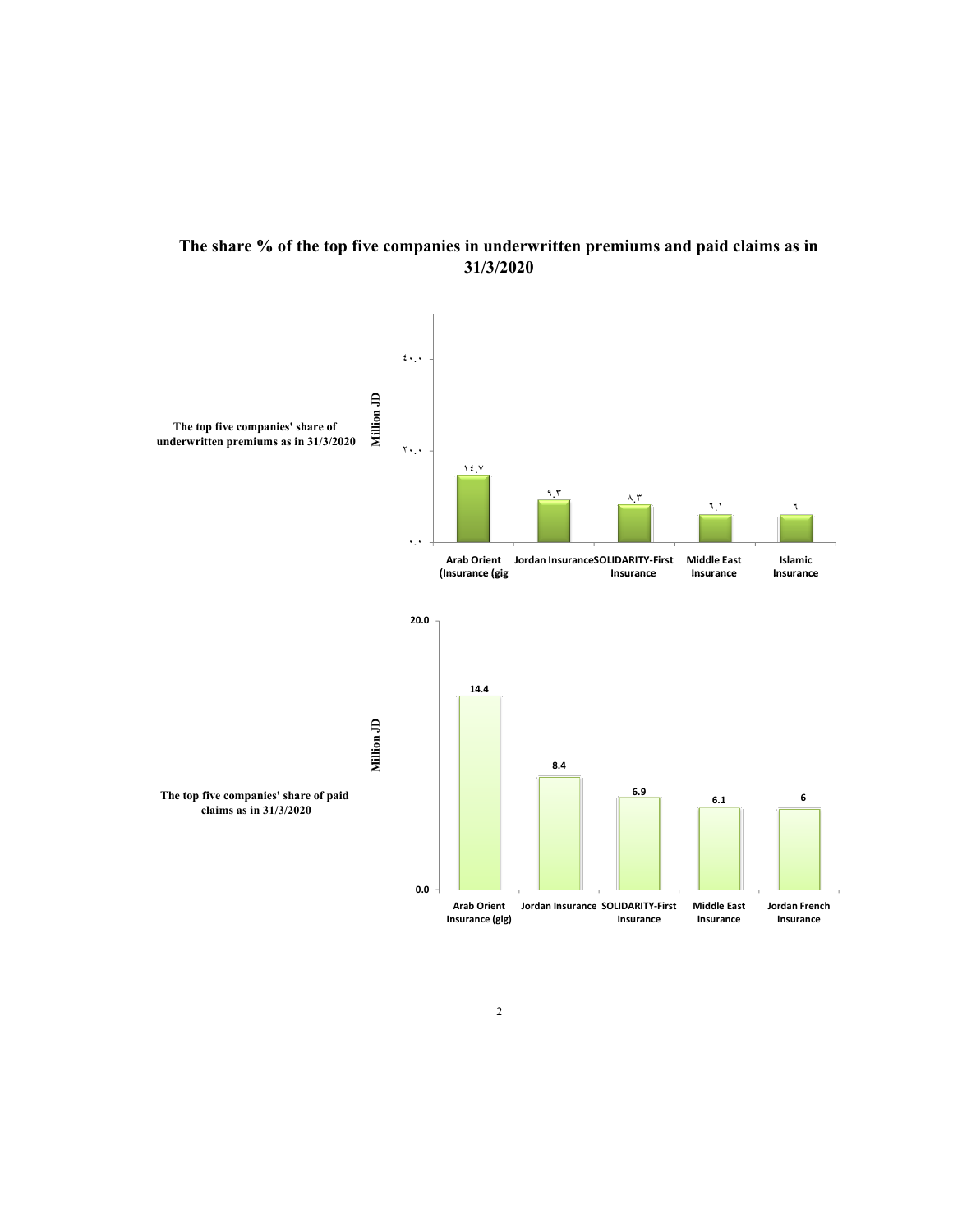## For (24) Insurance Companies (JD) Insurance Operations For the 1st Quarter of 2020 Total Premiums & Paid Claims (Initial)\* As in 31/3/2020 Compared with 31/3/2019

#### Underwritten Premiums Paid Claims

|                                 | 31/03/2020   |                 |                                                 |              | 31/03/2020                      |              |                 |                                                       |              |  |  |  |  |  |
|---------------------------------|--------------|-----------------|-------------------------------------------------|--------------|---------------------------------|--------------|-----------------|-------------------------------------------------------|--------------|--|--|--|--|--|
| <b>Branch / Year</b>            | Year<br>2020 | Change%<br>2019 | <b>Branch Share of</b><br><b>Total Premiums</b> | Year<br>2019 | <b>Branch / Year</b>            | Year<br>2020 | Change%<br>2019 | <b>Branch Share of</b><br><b>Total Paid</b><br>Claims | Year<br>2019 |  |  |  |  |  |
| Marine Insurance**              | 4,497,280    | $-4.9%$         | $2.6\%$                                         | 4,730,158    | Marine Insurance*               | 654,968      | $-76.3%$        | $0.6\%$                                               | 2,768,026    |  |  |  |  |  |
| <b>Fire Insurance</b>           | 20,297,710   | 4.3%            | 11.5%                                           | 19,462,118   | <b>Fire Insurance</b>           | 6,368,083    | $30.1\%$        | 5.9%                                                  | 4,895,428    |  |  |  |  |  |
| <b>Motor Insurance</b>          | 48,025,251   | $-12.3%$        | 27.2%                                           | 54,782,451   | <b>Motor Insurance</b>          | 51,347,364   | $-14.4%$        | 47.5%                                                 | 59,982,362   |  |  |  |  |  |
| <b>Compulsory (TPL)</b>         | 33,660,285   | $-12.1%$        | 19.1%                                           | 38,278,432   | <b>Compulsory (TPL)</b>         | 37,456,851   | $-13.7%$        | 34.7%                                                 | 43,393,649   |  |  |  |  |  |
| Comprehensive                   | 14,364,966   | $-13.0%$        | 8.1%                                            | 16,504,019   | Comprehensive                   | 13,890,513   | $-16.3%$        | 12.8%                                                 | 16,588,713   |  |  |  |  |  |
| <b>Credit Insurance</b>         | 154,361      | $-31.7%$        | $0.1\%$                                         | 225,979      | <b>Credit Insurance</b>         | 261,630      | $-34.8%$        | $0.2\%$                                               | 401,081      |  |  |  |  |  |
| General Accident Insurance***   | 4,987,504    | $-15.0%$        | 2.8%                                            | 5,869,104    | General Accident Insurance**    | 400,906      | $3.0\%$         | 0.4%                                                  | 389,169      |  |  |  |  |  |
| <b>Medical Insurance</b>        | 72,052,770   | 4.9%            | 40.9%                                           | 68,701,706   | <b>Medical Insurance</b>        | 41,477,097   | 1.8%            | 38.4%                                                 | 40,754,966   |  |  |  |  |  |
| <b>Total General Insurances</b> | 150,014,876  | $-2.4%$         | 85.1%                                           | 153,771,516  | <b>Total General Insurances</b> | 100,510,048  | $-8.0\%$        | 93.0%                                                 | 109,191,032  |  |  |  |  |  |
| <b>Life Assurance</b>           | 26, 255, 223 | 5.4%            | 14.9%                                           | 24,903,638   | <b>Life Assurance</b>           | 7,588,483    | $-12%$          | 7.0%                                                  | 8,622,729    |  |  |  |  |  |
| <b>Total</b>                    | 176,270,099  | $-1.3%$         | 100%                                            | 178,675,154  | <b>Total</b>                    | 108,098,531  | $-8.2\%$        | 100%                                                  | 117,813,761  |  |  |  |  |  |

\* The source of these figures is the initial monthly tables of production and paid claims as on 31/3/2020.

\*\* Marine insurance premiums in the 1st Quarter of 2020 include Aviation insurance with an amount of JD (93,730) and 4 insurance Companies practice this type of insurance.

\*\*\*General Accident insurances premiums in the 1st Quarter of 2020 include Liability insurance with an amount of JD (2,255,640) & Other insurances premiums.

\* Insurance Companies have not paid aviation claims in the 1st Quarter of 2020.

\*\* General Accident insurances paid claims in the 1st Quarter of 2020 include Liability insurance with an amount of JD (184,048) & Other insurances paid claims.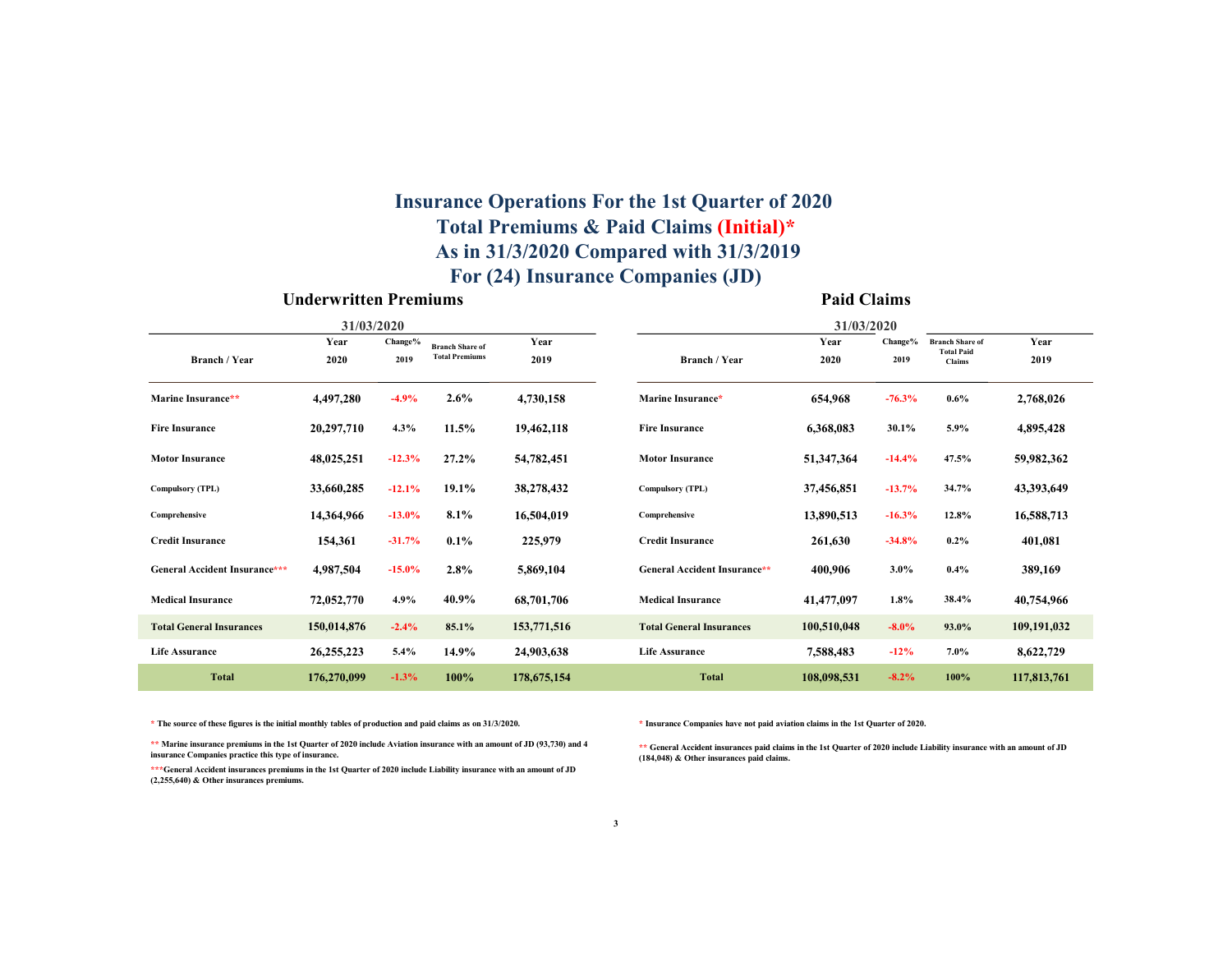# Companies Share % in Premiums for the 1st Quarter in 2020



4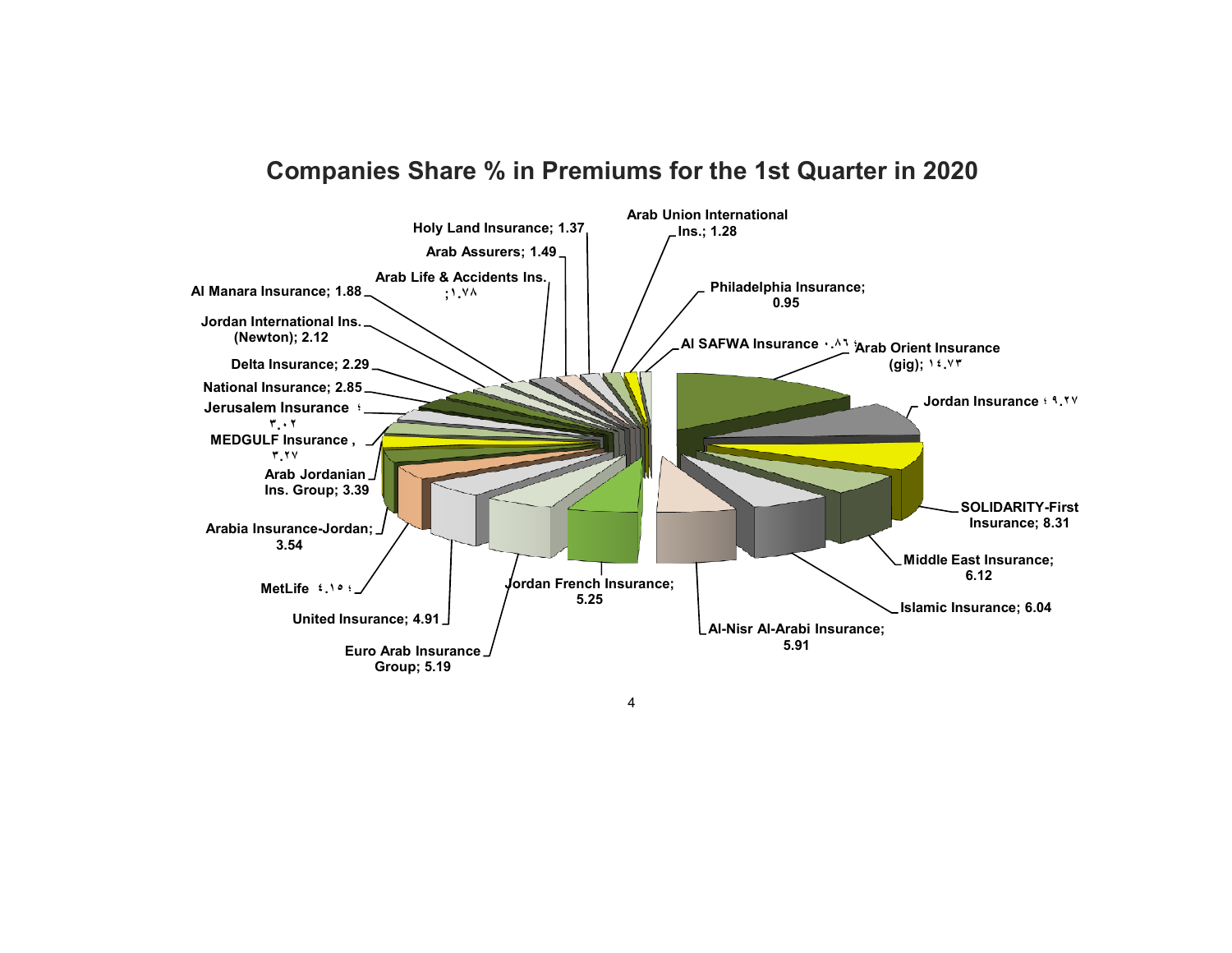## Underwritten Premiums for 24 Insurance Companies (Initial) as in 31/3/2020 compared with 31/3/2019

### Companies Share of All Classes for the 1st Quarter of 2020 (JD)

#### Tbl. 1-2

|                |                                       |           |           |            |           |                          |           |                                         |            |           |           |                       |           |                         |           | Motor                                           |            |                                    |            |
|----------------|---------------------------------------|-----------|-----------|------------|-----------|--------------------------|-----------|-----------------------------------------|------------|-----------|-----------|-----------------------|-----------|-------------------------|-----------|-------------------------------------------------|------------|------------------------------------|------------|
| No.            | Companies                             | Marine    |           | Aviation   |           | <b>Marine + Aviation</b> |           | <b>Fire&amp; Other Property Damages</b> |            | Liability |           | <b>Other Branches</b> |           | <b>Credit Insurance</b> |           | (Compulsory(Third Party<br>(Liability Insurance |            | <b>Comprehensive (Own Damages)</b> |            |
|                |                                       | 31/3/2020 | 31/3/2019 | 31/3/2020  | 31/3/2019 | 31/3/2020                | 31/3/2019 | 31/3/2020                               | 31/3/2019  | 31/3/2020 | 31/3/2019 | 31/3/2020             | 31/3/2019 | 31/3/2020               | 31/3/2019 | 31/3/2020                                       | 31/3/2019  | 31/3/2020                          | 31/3/2019  |
|                | 1 Jordan Insurance                    | 350,615   | 360,506   |            |           | 350,615                  | 360,506   | 4,324,434                               | 4,355,703  | 183,433   | 144,022   | 31,304                | 19,759    |                         |           | 1,533,501                                       | 1,842,253  | 2,078,514                          | 2,295,097  |
|                | 2 Middle East Insurance               | 1,207,763 | 1,129,291 | 75,400     | 51,883    | 1,283,163                | 1,181,174 | 2,781,106                               | 2,706,767  | 239,854   | 351,188   | 16,904                | 19,089    |                         |           | 1,563,115                                       | 1,789,473  | 1,027,620                          | 1,165,671  |
|                | 3 National Insurance                  | 148,894   | 193,809   |            |           | 148,894                  | 193,809   | 1,385,770                               | 698,724    | 22,005    | 13,678    |                       |           |                         |           | 1,435,640                                       | 1,752,106  | 562,497                            | 756,364    |
| $\overline{4}$ | <b>United Insurance</b>               | 83,985    | 95,675    |            |           | 83,985                   | 95,675    | 841,178                                 | 853,440    | 91,044    | 191,577   | 12,004                | 32,456    |                         |           | 1,531,489                                       | 1.886.151  | 546,062                            | 667,773    |
|                | 5 Al Manara Insurance                 | 18,825    | 14,977    |            |           | 18,825                   | 14,977    | 618,142                                 | 689,511    | 372,437   | 133,386   | 26,773                | 27,996    |                         |           | 1,454,721                                       | 1,474,060  | 469,396                            | 301,789    |
|                | 6 Arabia Insurance-Jordan             | 95,358    | 91,387    |            |           | 95,358                   | 91,387    | 1,016,354                               | 537,311    | 82,098    | 78,130    | 69,534                | 87,398    | 47,937                  | 75,379    | 1,668,245                                       | 1,969,228  | 797,603                            | 926,707    |
|                | Jerusalem Insurance                   | 261,361   | 199,781   |            |           | 261,361                  | 199,781   | 706,143                                 | 529,921    | 97,333    | 99,167    | 2,820                 | 22,353    |                         |           | 1,451,352                                       | 1,905,867  | 860,243                            | 1,040,433  |
|                | 8 Al-Nisr Al-Arabi Insurance          | 80,573    | 78,526    |            |           | 80,573                   | 78,526    | 617,757                                 | 1,060,820  | 352,396   | 174,561   | 30,218                | 56,395    |                         |           |                                                 |            |                                    |            |
| 9              | Jordan French Insurance               | 519,773   | 335,435   | $-101,554$ | 340,970   | 418,219                  | 676,405   | 512,457                                 | 534,751    | 7,826     | 29,991    | 1,323                 | 47,122    | 87,237                  | 123,839   | 1,009,634                                       | 1,485,637  | 586,408                            | 655,488    |
|                | 10 Arab Union International Ins.      | 6,645     | 4,213     |            |           | 6,645                    | 4,213     | 20,009                                  | 11,896     | 6,617     | 644       | 29,349                | 44,079    |                         |           | 1,371,011                                       | 1,618,065  | 540,513                            | 199,027    |
|                | 11 Delta Insurance                    | 171,702   | 156,558   |            |           | 171,702                  | 156,558   | 651,671                                 | 1,046,047  | 55,664    | 88,062    | $-211,450$            | 23,399    | 14,484                  | 22,861    | 1,856,009                                       | 1,681,329  | 628,458                            | 696,122    |
|                | 12 Al SAFWA Insurance                 | 171       | 839       |            |           | 171                      | 839       | 35,066                                  | 31,908     | 3,203     | 968       | 5,578                 | 2,553     |                         |           | 1,087,263                                       | 1,323,152  | 306,415                            | 402,823    |
|                | 13 Holy Land Insurance                | 4,389     | 1,343     |            |           | 4,389                    | 1,343     | 39,080                                  | 68,630     | 8,418     | 2,330     |                       |           |                         |           | 2,171,246                                       | 2,538,045  | 192,933                            | 125,603    |
|                | 14 Arab Life & Accidents Ins.         | 41,730    | 42,724    |            |           | 41,730                   | 42,724    | 188,519                                 | 364,031    | 33,610    | 49,753    | 17,609                | 21,947    |                         |           | 1,551,666                                       | 2,024,597  | 726,807                            | 966,188    |
|                | 15 Philadelphia Insurance             | 5.048     | 1,545     |            |           | 5,048                    | 1,545     | 9,867                                   | 26,372     | 885       | 1,890     | 1,458                 | 903       |                         |           | 1,363,487                                       | 1,284,812  | 91.572                             | 212.931    |
| 16             |                                       |           |           |            |           | $\bf{0}$                 | $\bf{0}$  |                                         |            |           |           | 588,337               | 510,085   |                         |           |                                                 |            |                                    |            |
|                | 17 Jordan International Ins. (Newton) | 192,599   | 342,103   | 145,998    |           | 338,597                  | 342,103   | 37,225                                  | 590,918    | 28,796    | 94,358    |                       |           |                         |           |                                                 |            |                                    |            |
|                | 18 Euro Arab Insurance Group          | 149,918   | 96,796    |            |           | 149,918                  | 96,796    | 406,897                                 | 399,954    | 161,663   | 241,838   | 79,782                | 32,953    |                         |           | 2,108,354                                       | 2,140,349  | 858,906                            | 985,658    |
|                | 19 Islamic Insurance                  | 137,388   | 148,569   |            |           | 137,388                  | 148,569   | 647,887                                 | 678,335    |           |           | 591,558               | 537,862   |                         |           | 1,374,570                                       | 1,651,824  | 362,530                            | 436,750    |
|                | 20 Arab Assurers                      | 9,693     | 17,072    |            |           | 9,693                    | 17,072    | 170,079                                 | 191,979    | 9,969     | 10,248    | 12,581                | 19,648    | 4,703                   | 3,900     | 1,711,213                                       | 1,901,681  | 307,067                            | 431,229    |
|                | 21 Arab Jordanian Ins. Group          | 96,654    | 78,830    |            |           | 96,654                   | 78,830    | 802,838                                 | 840,930    |           |           | 137,034               | 136,699   |                         |           | 1,685,622                                       | 2,031,993  | 684,949                            | 789,679    |
|                | 22 Arab Orient Insurance (gig)        | 471,287   | 448,431   |            | 25,221    | 471,287                  | 473,652   | 1,968,055                               | 1,406,574  | 250.923   | 320,972   | 1,079,303             | 1,722,196 |                         |           | 1,753,367                                       | 2,126,434  | 1.197.224                          | 1.537,005  |
|                | 23 MEDGULF Insurance                  | 127,621   | 142,725   |            |           | 127,621                  | 142,725   | 511,688                                 | 458,263    | 47,360    | 48,889    | 15,110                | 14,632    |                         |           | 1,397,762                                       | 1,801,597  | 504,558                            | 862,281    |
|                | 24 SOLIDARITY-First Insurance         | 221,558   | 330,949   | $-26,114$  |           | 195,444                  | 330,949   | 2,005,488                               | 1,379,333  | 200,106   | 144,420   | 194,735               | 269,508   |                         |           | 2,581,018                                       | 2,049,779  | 1,034,691                          | 1,049,401  |
|                | <b>Total</b>                          | 4,403,550 | 4,312,084 | 93,730     | 418.074   | 4,497,280                | 4,730,158 | 20,297,710                              | 19,462,118 | 2,255,640 | 2,220,072 | 2,731,864             | 3,649,032 | 154,361                 | 225,979   | 33,660,285                                      | 38,278,432 | 14,364,966                         | 16.504.019 |

 $\star$  The source of these figures is the initial monthly tables of production and paid claims as in March,2020.